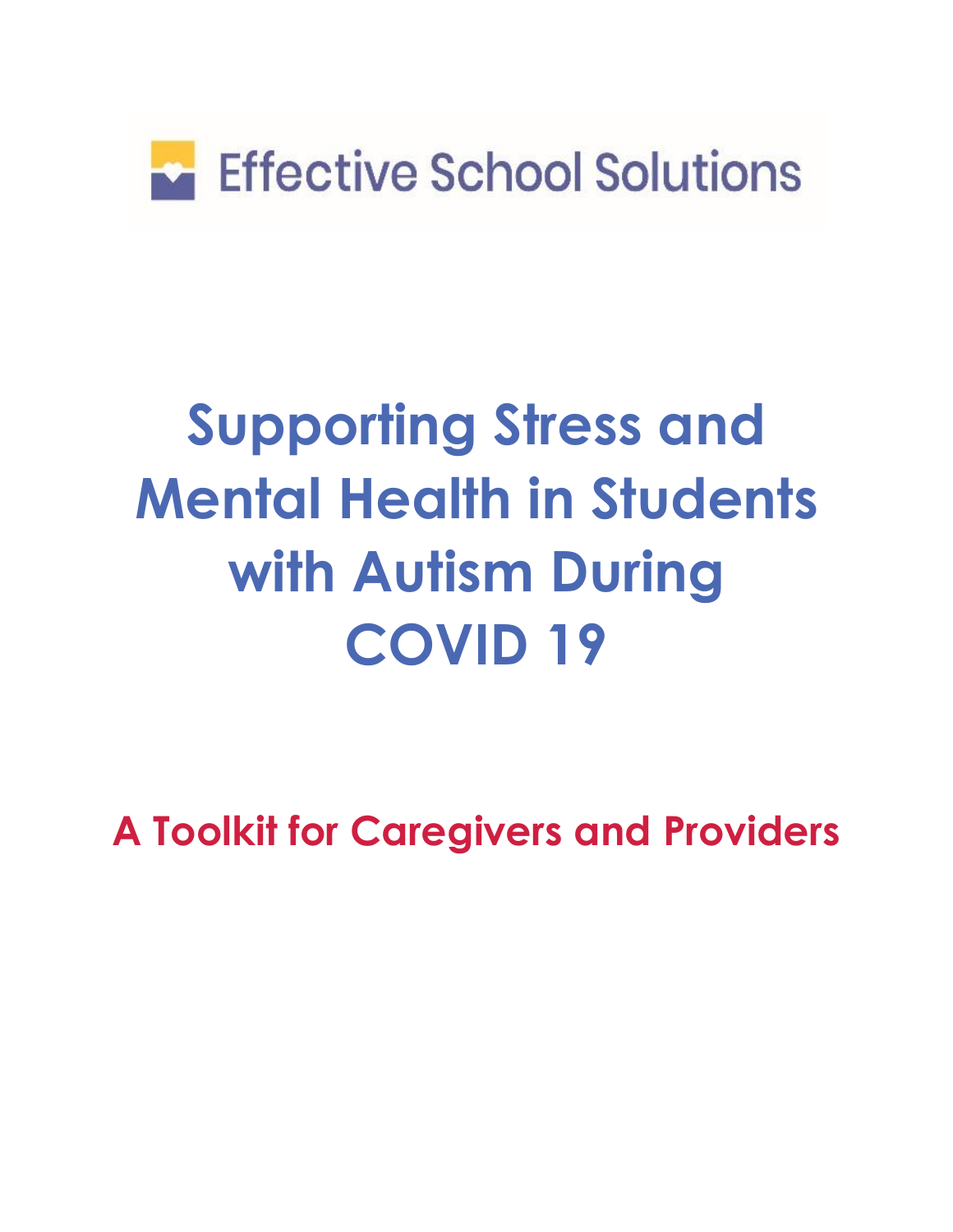### **Table of Contents**

| III. Understanding and CommunicationPage 5   |  |
|----------------------------------------------|--|
|                                              |  |
| V. Maintaining and Creating Routines Page 11 |  |
|                                              |  |
| VII. Monitor Behavioral Change Page 17       |  |
|                                              |  |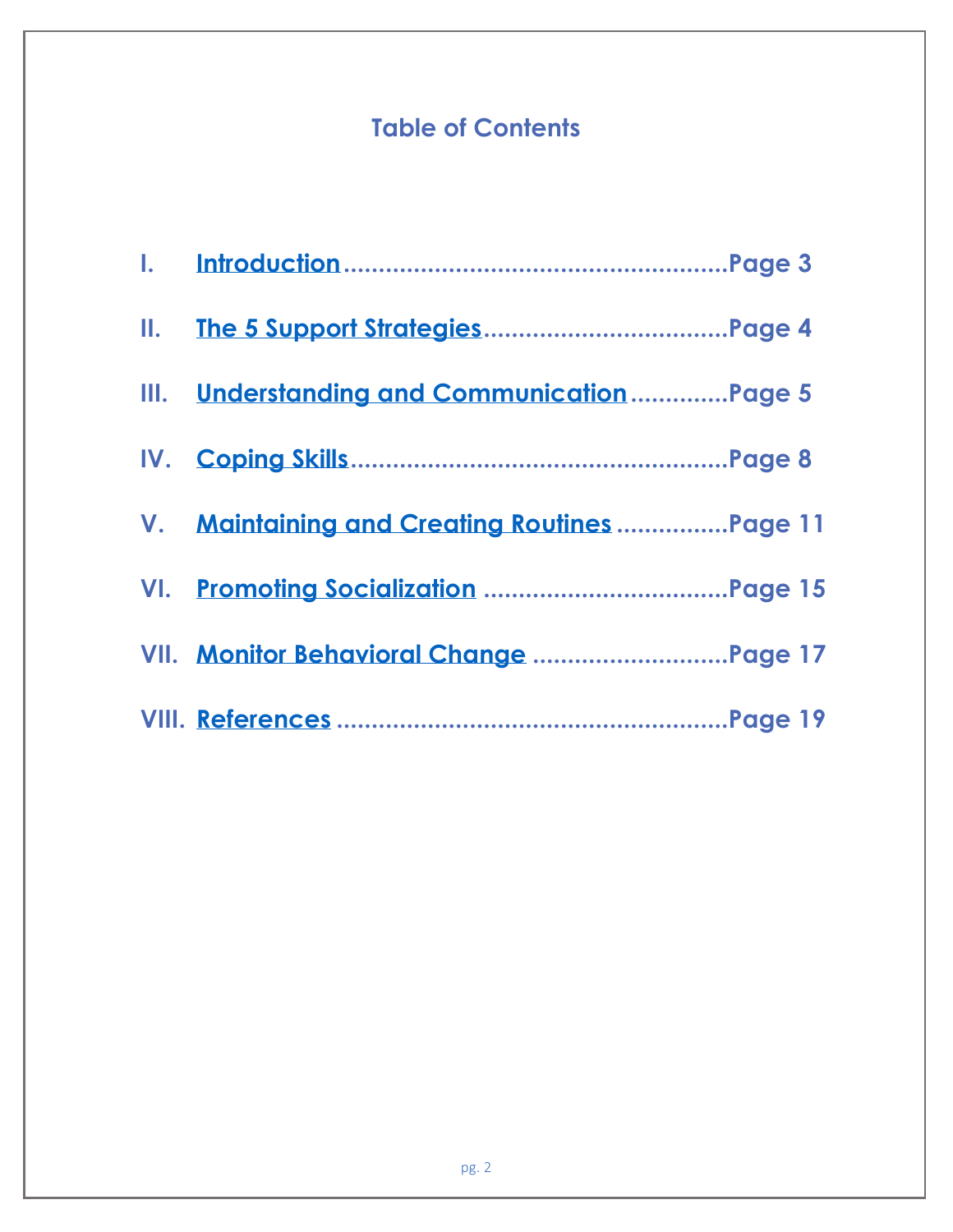### <span id="page-2-0"></span>**Introduction**

Students with autism spectrum disorders (ASD) often struggle in many different areas of their lives. The primary symptoms of the disorder include difficulties with communication, social interaction and restricted interests. In addition, students with Autism may also have a high need for order and stability, engage in repetitive behaviors, exhibit sensitivity to sensory input, and take part in sensationseeking behaviors.

At Effective School Solutions, we take pride in our ability to offer life-changing services that allow young people with autism to live more autonomous lives. Our compassionate staff is dedicated to helping these students so that they and their caregivers can learn to effectively navigate the Autism Spectrum in addition to any mental health needs including individualized barriers that may occur.

During this unprecedented time of change and ambiguity, we want to offer caregivers and professionals some strategies to help assist the students in our lives that we care so deeply about. While this toolkit is just a guide of possible suggestions, and is by no means intended to be a replacement for educational or therapeutic services, we do hope that you find it helpful.

### *"Sometimes you will never know the value of a moment until it becomes a memory"*

Dr. Seuss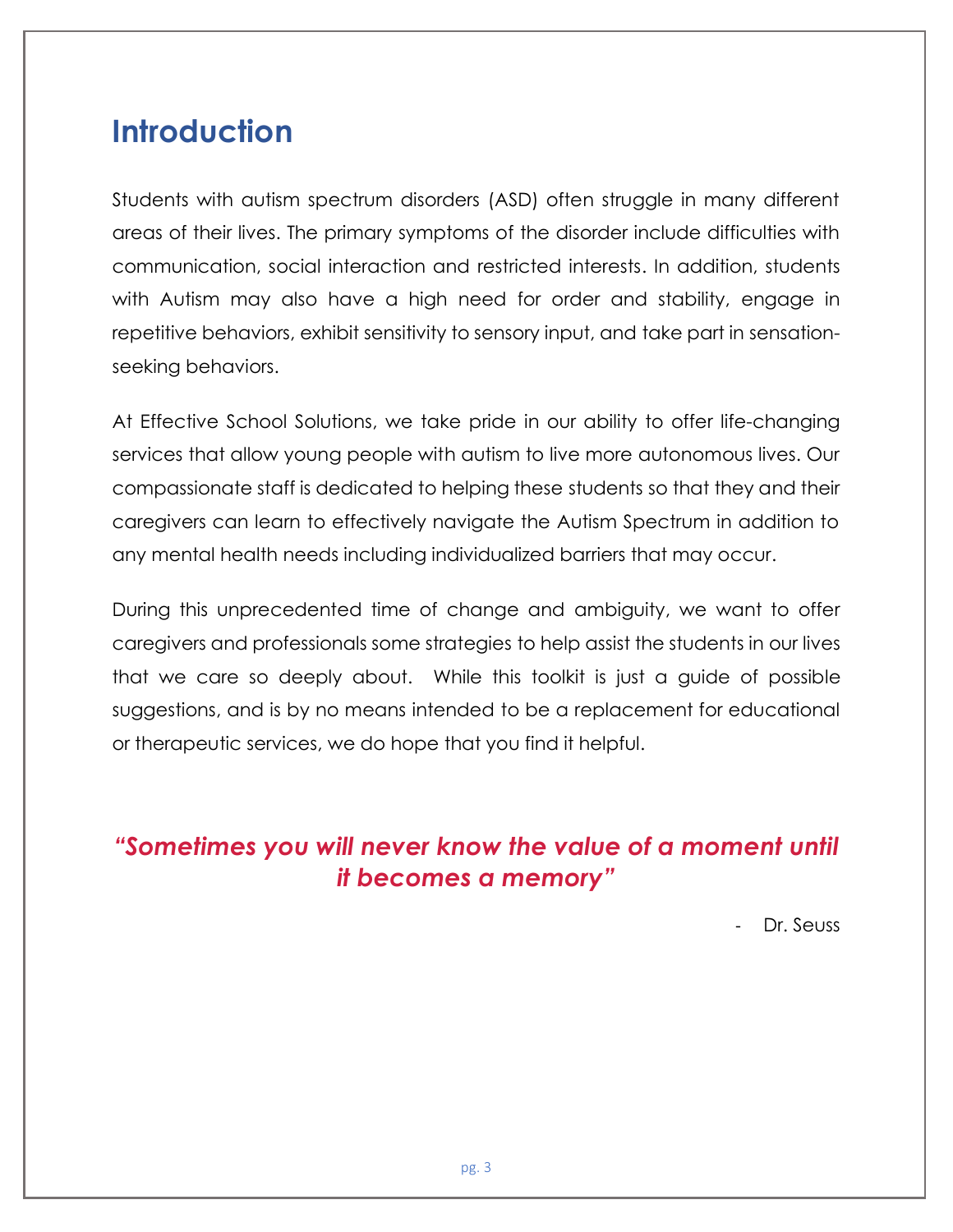### <span id="page-3-0"></span>**The 5 Support Strategies**

Throughout the following pages we will discuss the 5 support strategies Effective School Solutions designed to assist in meeting the unique needs of individuals with autism during this period of ambiguity. The primary goal of these strategies is to reduce stress, and aide in the retention o positive mental health. We have included examples and ready-made resources to help caregivers and professionals implement these strategies quickly and easily. Feel free to individual these strategies and resources to best meet the varied needs of the children and young adults in your lives.

These strategies are intended to be a suggested toolkit of ideas that you may find helpful. The strategies are not contingent upon one another and may be used in an a la carte fashion. Caregivers and professionals may opt to start with a strategy they have used successfully in the past, or they may prefer to begin with a tool to address the issue that is creating the most immediate stress at the given time.

Whenever possible, include the student in the decision-making process about what tools would be most helpful.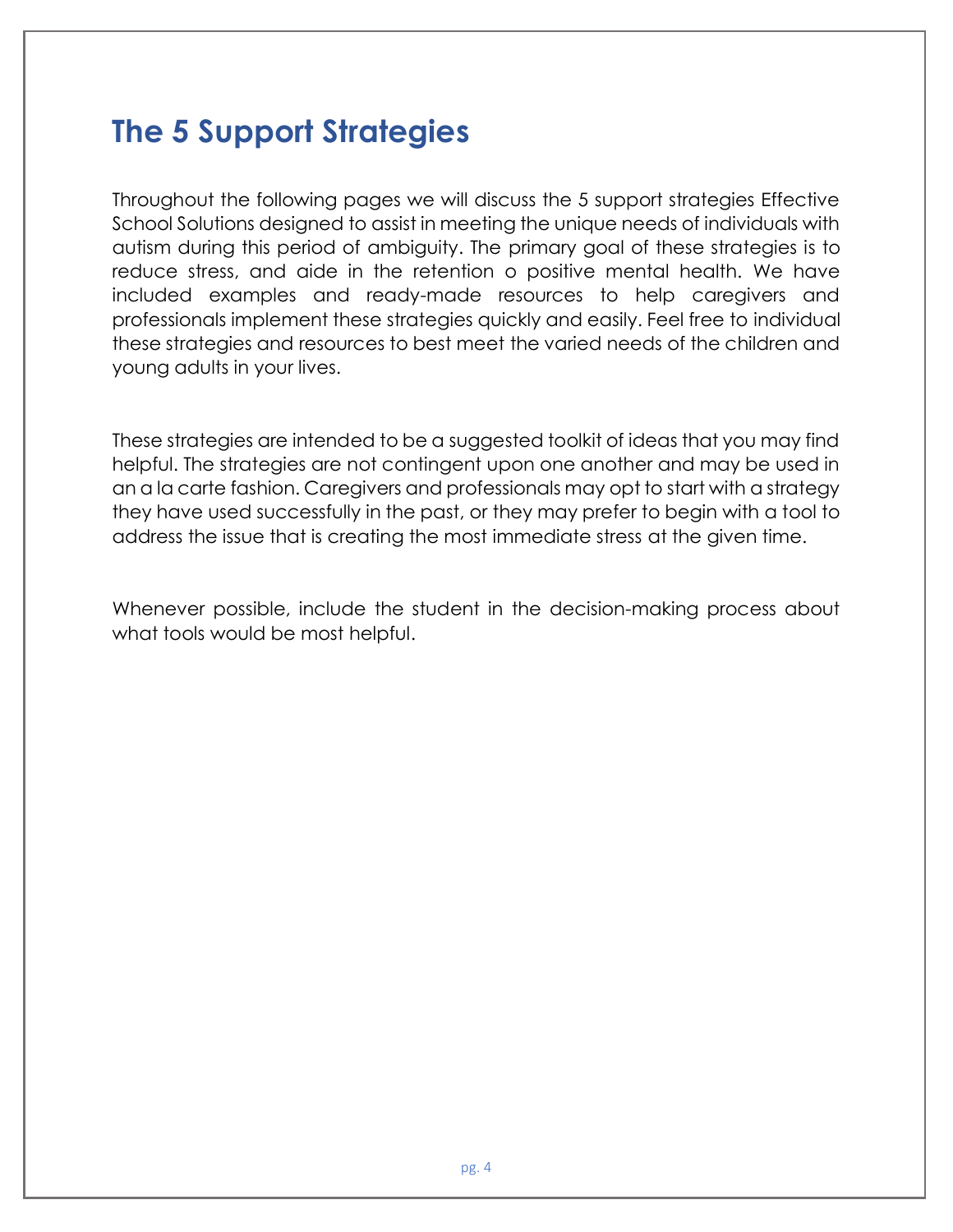## **Strategy #1:**

### <span id="page-4-0"></span>**Understanding and Communication**

In times of increased stress, it is a normal human reaction to find ourselves struggling with no being able to articulate how we are feelings. Finding the right words to describe our internal affective state can be quite challenging. Adding to that the fact that by the very definition of Autism Spectrum Disorder, students with Autism may have difficulty with expressive and language, may have a limited emotional vocabulary, may struggle with pragmatic communication, or a myriad of other communication related complexities. These underlying communication issues create an added barrier to being able to fully express and possibly understand the ever-shifting changes in our current circumstances.

Sudden and unexpected changes can also be quite difficult for students with Autism. These sudden and unexplainable changes can illicit stress related feelings. For individuals who are unable to express these internal states through words, they may be able to express them via non-verbal means. Behavior is a form of communication, and is particularly important when a child is preverbal, has no language or has neither the developmental level or psychological capacities to "tell us" how they are doing or feeling.

Some alternative ways in which students with Autism may express their feelings can include (but is not limited to…):

- Meltdowns
- Tantrums
- Refusing to take part in activities
- Withdrawal
- Increased sensory sensitivity or avoidance
- Increased perseverative behaviors

#### **What can you do?**

Increase the opportunities for all family members to express their feelings, as they are able.

- Create times throughout the day for family "talks". You may choose to start your day with a family meeting. This semi-structured time can allow for review of the schedule and expectations for the day, to check in to see how everyone is feeling, and to review ways each family member can be supported that day. An evening family "talk" during or after dinner, can be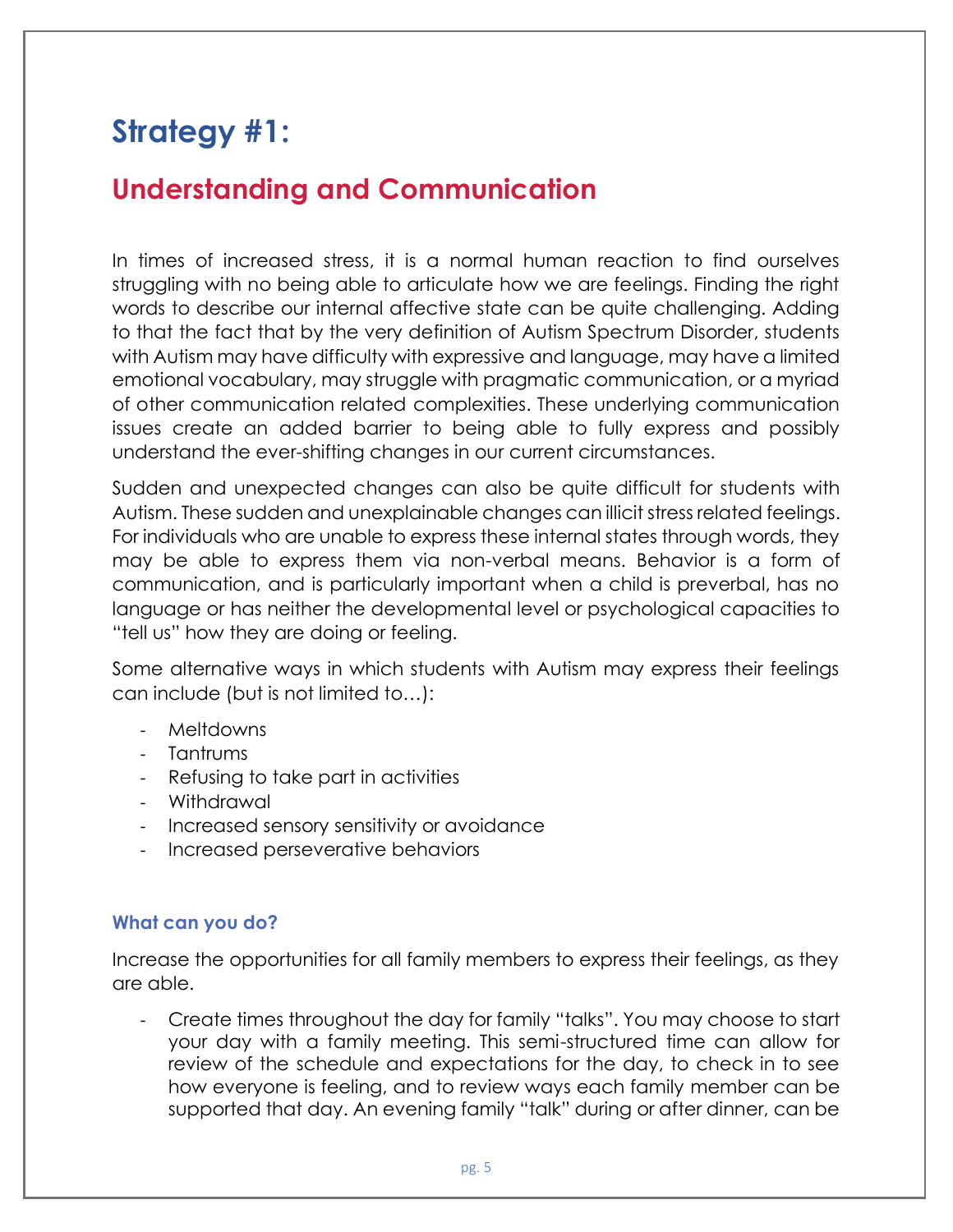another great opportunity to reflect on the day and check in with one another.

- Writing Activities: For some individuals who struggle with verbal communication, writing can be a helpful outlet. Creating daily newsletters, in which each member of the family can be a contributor, is a fun way to explore feelings and to process the events around us. Caregivers can also opt to "assign" daily journal prompts such as "What frustrated me the most today was…. I was able to handle my frustration by… Tomorrow, if this frustrates me again I can…"
- Movie making: Some individuals excel in the area of technology. Using this skill strength to express and process our feelings can be an extremely helpful tool. Students can be as creative as their means allow (live action, stop motion using favorite toys, even animation through drawing).
- Music play lists: Sometimes the words just don't come to us, nor are we able to accurately express how we are feeling through non-verbal means. Creating a play list of songs that represent how we are feeling, can not only help others to understand our internal state, but also help us to validate those feelings. Create a variety of play lists (Happy, sad, angry, etc.) to represent a full spectrum of emotions.
- Play: Play is one of the most natural ways through which children learn how to understand and cope with difficult and complex feelings and situations. Allow your child the opportunity to play out their experiences. Through play, many children feel safe enough to explore difficult and unpleasant experiences. Become a play partner, ask questions through play in order to help your child work through things they may be struggling with.

As mentioned earlier, words themselves are only a small piece of how feelings and needs can be communicated. In addition to the suggestions listed above, alternative forms of expression such as visual arts, movement, music, and dance can also be helpful ways for all family members to process and express complex emotions.

### **Resources for Strategy 1**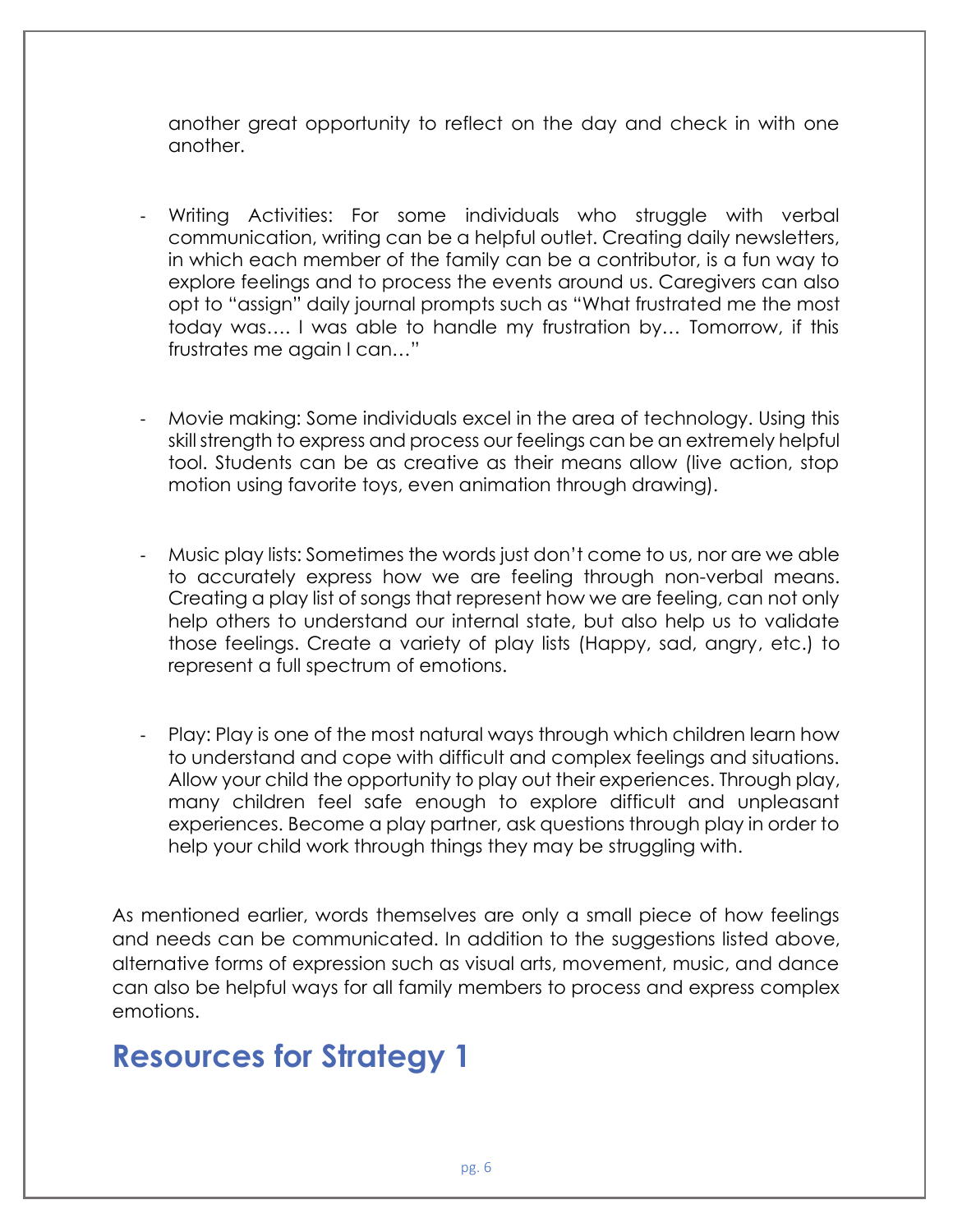- **Zine Making:** A Zine (pr. ZEEN) is a homemade publication about anything that you are interested in. The content and appearance of a Zine is completely up to the creator! Follow this link for a kid friendly DIY guide: <https://www.readbrightly.com/how-to-make-zine/>
- **101 Art Therapy Activities:** Art therapy is a distinct discipline that incorporates creative methods of expression through visual art media. [https://intuitivecreativity.typepad.com/expressiveartinspirations/100-art](https://intuitivecreativity.typepad.com/expressiveartinspirations/100-art-therapy-exercises.html)[therapy-exercises.html](https://intuitivecreativity.typepad.com/expressiveartinspirations/100-art-therapy-exercises.html)

# **Do's and Don'ts for Encouraging Your Child's Creativity**

**Don't Follow Directions** That's right. While learning to follow directions is an important skill for children, too much direction can stunt the creative process. What young kids need in order to develop a sense of self-expression is the chance to make their own decisions in their artwork and play.

**Do Choose Materials Carefully** Try to stay away from coloring books or kits that come with premade pieces or specific directions. The most basic supplies are often the best ones for encouraging creativity. A plain sketchbook, a variety of colored pencils, or an assortment of papers can lead to open-ended trial-anderror style exploration. For creative play, allow your child to engage in open ended creative play that stimulates the imagination. Dolls, cars, even Legos can be great. While games with rules can be fun for a family game night, they limit the child's ability to explore limits and boundaries freely.

**Don't Ask, "Is that a flower?"** Adults often want to know what a child is creating, but that's not how young minds operate. It's better to describe what you see what colors were used, how the lines go, actions taken ("that car hit the other car") and invite the child to tell you about it in their own words.

*Do Take Risks* When a child is not given specific directions on what to make, or how to play they are able to experiment with what they can imagine. Some of the greatest creations occur by accidental exploration. Creativity is the freest form of self-expression. There is nothing more satisfying and fulfilling for children than to be able to express themselves openly and without judgement.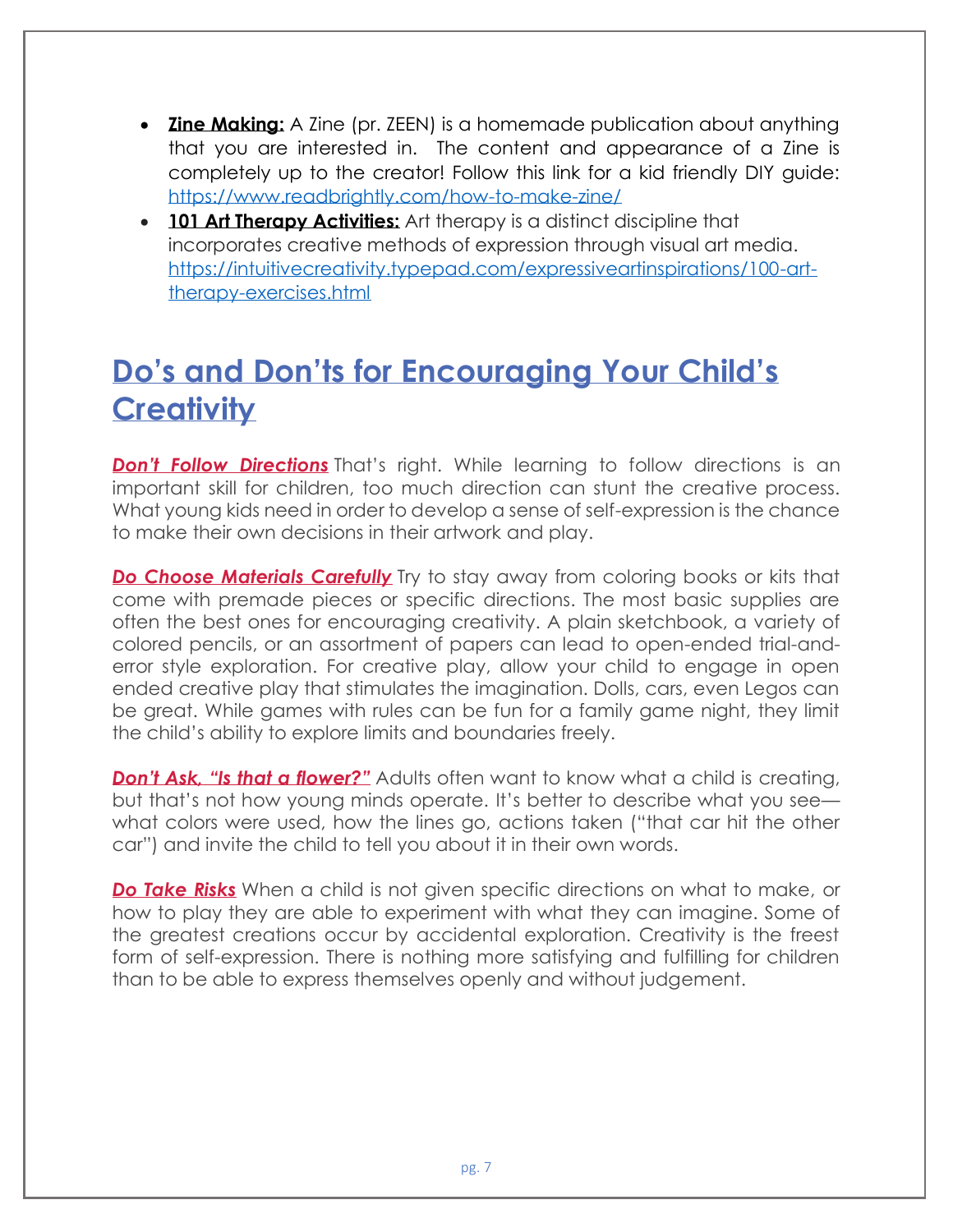# **Strategy #2:**

### <span id="page-7-0"></span>**Coping Skills**

During times of ambiguity, being able to access and utilize coping skills is a priority for all students. Ideally, most students with Autism will already have some, if not a compilation of, coping skills in their repertoire that they can tap into during times of stress.

Some examples of coping skills your student may already utilize are:

- Rocking (in a chair or otherwise)
- Deep breathing
- Listening to music or soothing sounds (with or without headphones)
- Short periods of robust activity (jumping, spinning, running, etc.)
- Taking a bath or shower
- Watching a preferred movie/TV show/video clip
- Time with a favorite toy, or object
- Snuggling with a pet (real or stuffed)
- Deep pressure or massage
- Sensory play (fidgets, etc.)

Whether your student already has established coping skills, or if you will be assisting them in the development of new skills during this time, the following suggestions can be used to maximize the effectiveness of coping skills:

- Purposefully choose times of the day when the student is calm and relaxed to introduce and/or practice skills. Learning skills in a calm state is essential. Think of it like a fire drill. We never practice a fire drill when there is a fire. Instead we practice fire drills in the absence of danger, in the effort to turn skills into an unconscious act. This should be the same practice for learning coping skills. Practice the skills frequently, when the student is not under stress, so that the skills become second nature and are more easily accessed during times of stress.
- Create a concrete, clearly understood, visual schedule/routine to support the ongoing use of skills throughout the day. Include "coping activity" times into the student's structured daily schedule (to be discussed in Strategy #3).
- Make Sure the student has full access to their skills throughout the day. A coping skill is only as effective as the student's ability to access it. For example, if the student is restricted to playing video games to after school (or the completion of a task) then video games are not an effective coping skill. Breathing is a coping skill that the student can take with them wherever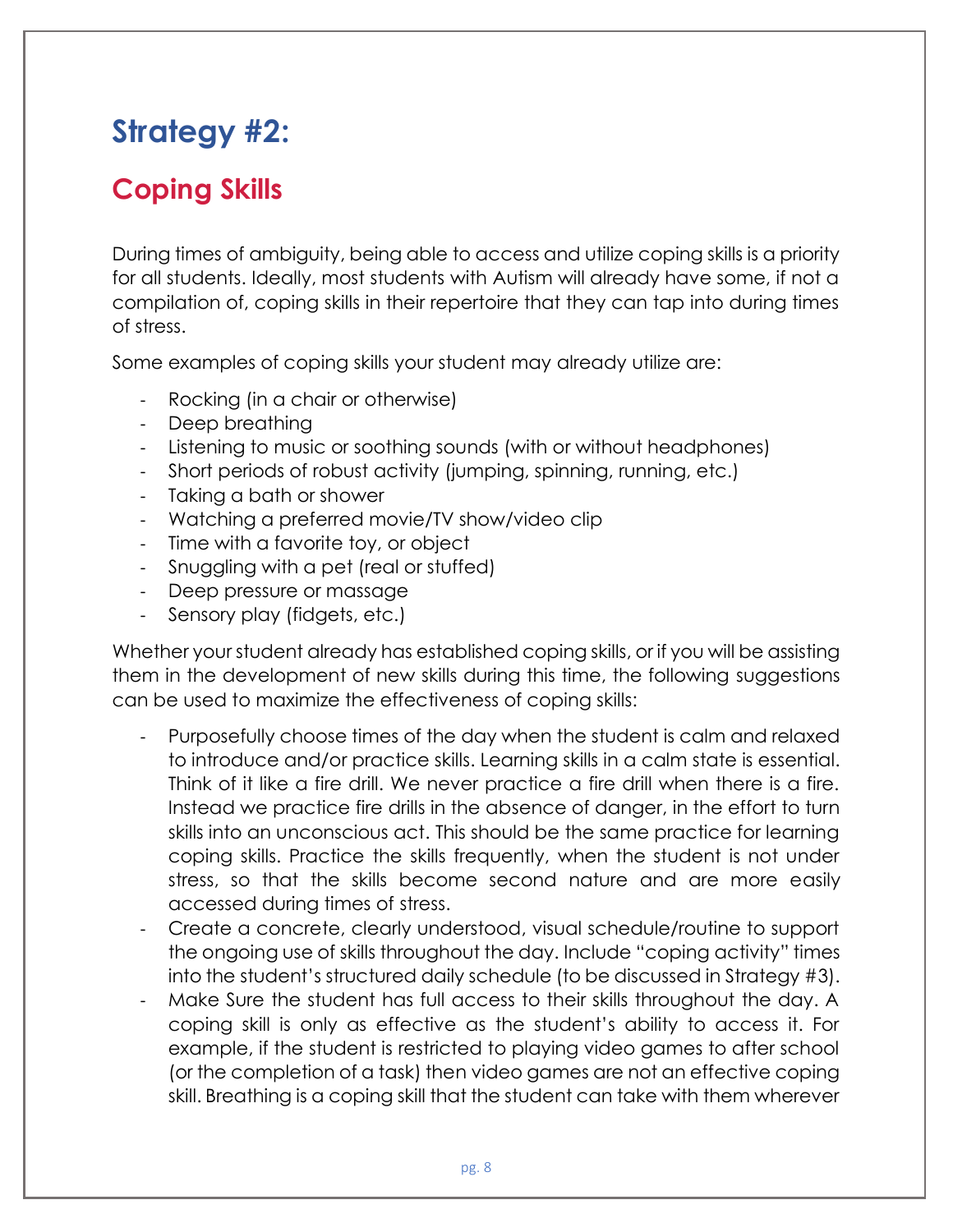they go. However, if they are not allowed to engage in deep breathing (for whatever reason), then it too is no longer an effective coping skill. Coping skills are considered a need, not a want, and therefore the student should have unlimited access to them. Be mindful of what coping skills the student will be using, whether or not they are appropriate, and how you will support their access to those skills.

# **Resources for Strategy 2**

#### **Mindfulness apps:**

- [Calm](https://www.calm.com/?url=https://www.calm.com/&pid=google&af_channel=g&af_c_id=1603556317&af_adset_id=61837906998&af_ad_id=378906119274&af_sub_siteid=&af_keyword=calm%20app&af_sub3=e&af_sub4=Cj0KCQjwyPbzBRDsARIsAFh15JbynuNwz2fTkA9ATx2ropNolWitZYT5z_ndcnE2Ge4_auHGVl9NjisaAsuFEALw_wcB&af_sub5=&utm_medium=paid&utm_source=google&utm_campaign=1603556317+61837906998+378906119274&utm_content=homepage&utm_term=calm%20app&gclid=Cj0KCQjwyPbzBRDsARIsAFh15JbynuNwz2fTkA9ATx2ropNolWitZYT5z_ndcnE2Ge4_auHGVl9NjisaAsuFEALw_wcB)
- [Breathe Think Do with Sesame](https://sesamestreetincommunities.org/activities/breathe-think-do/)
- [Mindfulness Podcasts](https://www.cigna.com/individuals-families/health-wellness/climb-mindfulness-podcasts)

#### **Guided Imagery:**

- The Indigo Child by Lori Lite (Amazon Music)
- The Indigo Teen by Lori Lite (Amazon Music)
- [Your Safe Space \(for Teens\)](https://youtu.be/TRgVIslcSeo)
- [Your Secret Treehouse \(for children\)](https://youtu.be/DWOHcGF1Tmc)
- [Land of the Unicorns \(for Children\)](https://youtu.be/g69cyia-aKI)

#### **Yoga:**

- [Cosmic Kids Yoga](https://www.youtube.com/user/CosmicKidsYoga)
- [Yoga for Teenagers](https://youtu.be/3G1ZkxbTzL8)

#### **Movement:**

• [GoNoodle](https://family.gonoodle.com/)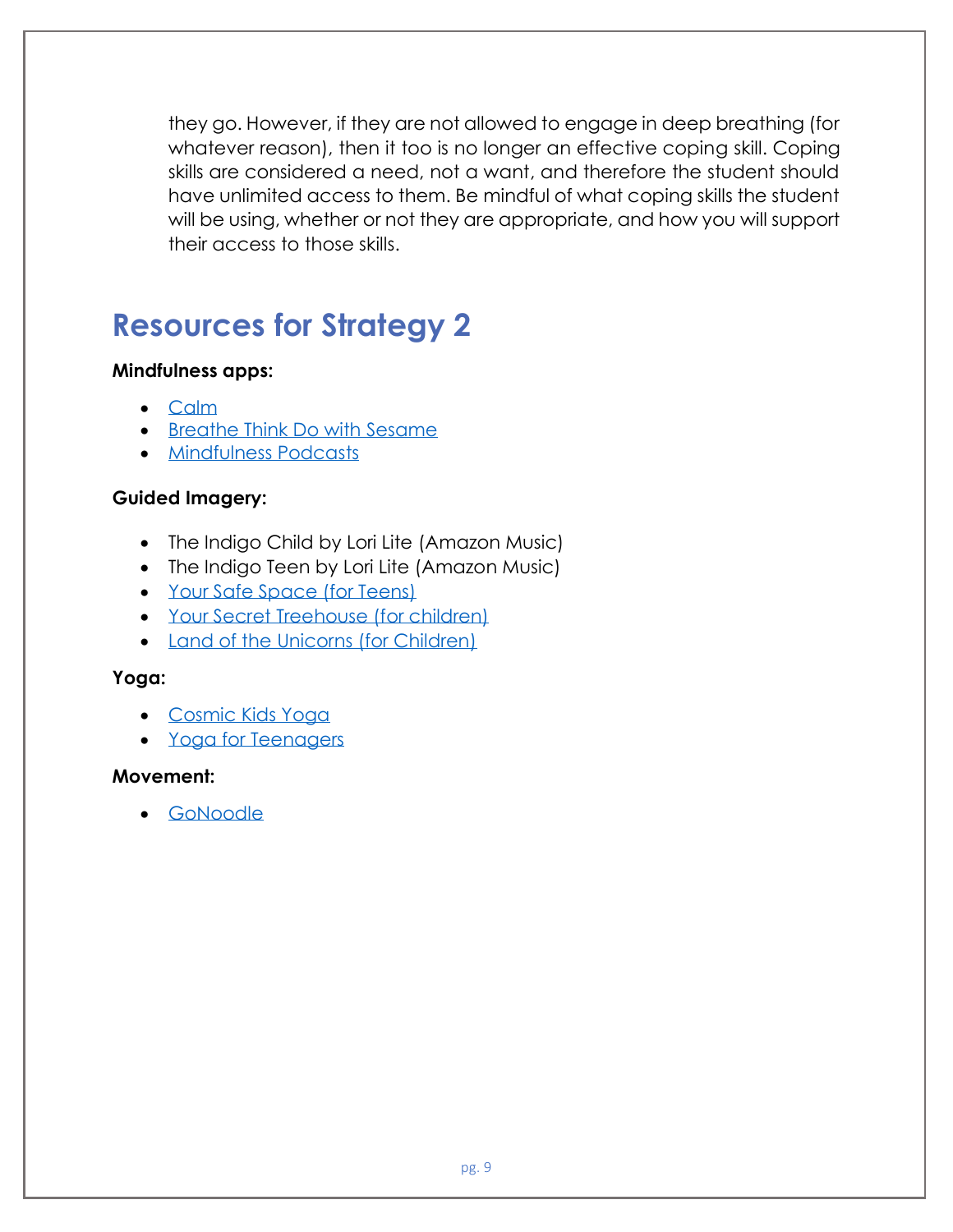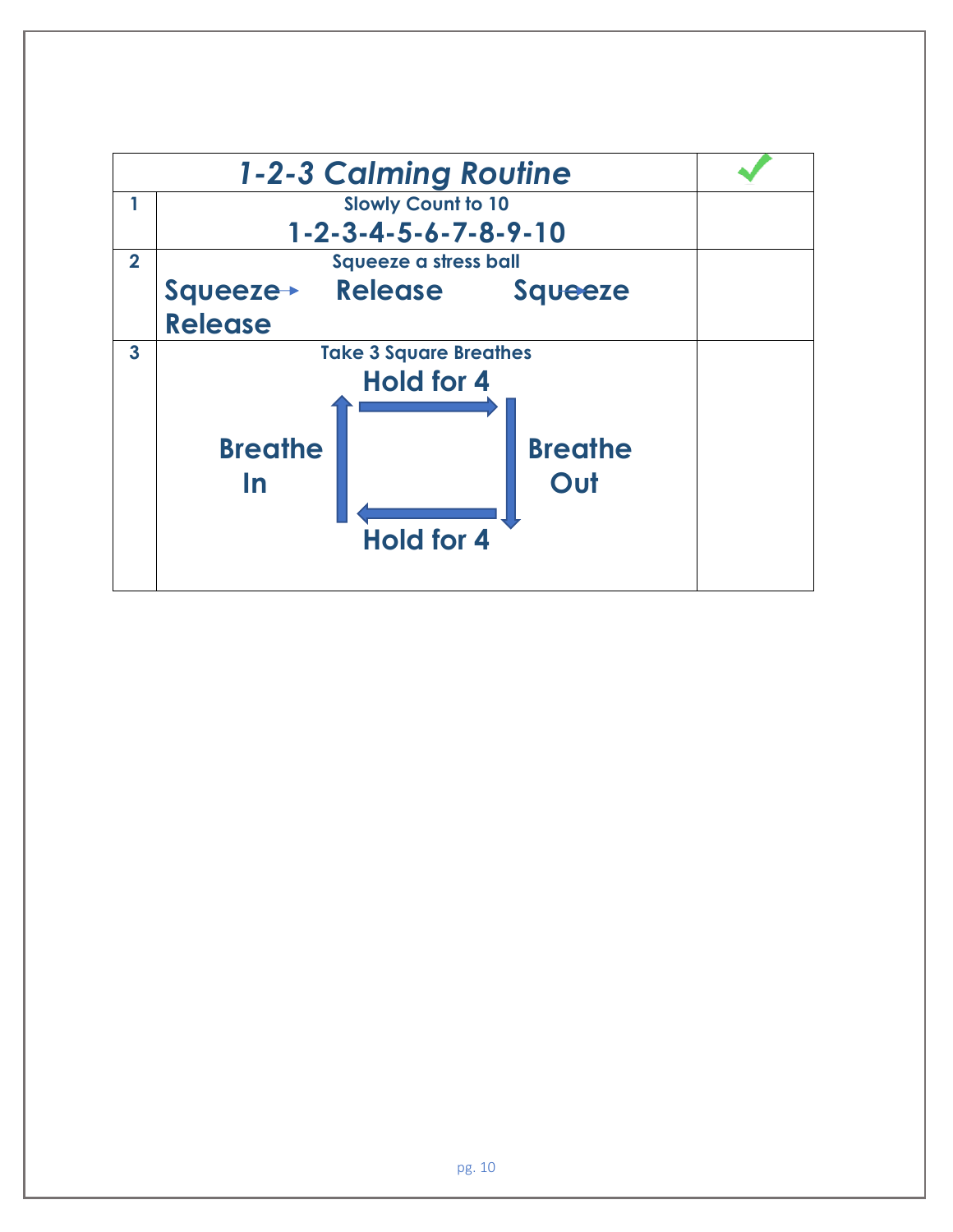## <span id="page-10-0"></span>**Strategy #3: Maintaining and Creating Routines**

**Maintaining Routines:** Many individuals with Autism cope best when daily routines are only minimally interrupted or altered. Routines provide increased comfort and are of even more importance during times of stress. Routines are one of the best tools for combatting anxiety and worry. Even with the new COVID-19 restrictions, there are some daily routines that do not need to be changed. For example:

- Sleep/wake times and routines
- Hygiene routines
- Household chore routines
- Meal times and routines
- Entertainment routines

**Creating New Routines:** It will most likely be necessary to create some new routines in order to accommodate remote learning, curfews, social distancing and other COVID-19 related changes. Some examples of potential new routine may be:

- **Screen time use and transitions:** This does not include screen time used for remote education, telehealth, or socialization. Transitioning from technological devices can be difficult for students with Autism under the most desirable of circumstances, transition difficulties may be exacerbated when the student is under stress.
	- o Establish clear boundaries, expectations and rules relating to screen time and use. Define what screen time means to the student, the amount of screen time allotted for the day, whether or not screen time is earned and if so how is it earned, when they can engage in screen time, and what the expectation is for transitioning off of screen time. Include screen time in the student's daily schedule.
	- o Prior to starting screen time, and when giving prompting at the end of screen time, remind the student of the next activity. The activity following screen time should never be an undesirable activity.
	- o Use a visual timer. This provides a concrete time limit, as well as an ongoing reminder of how much time the student has left. Give reminders as needed (5 minutes left… 1-minute left).
- **Daily schedules:** Structuring the student's day ahead of time is a highly effective way to help reduce anxiety associated with ambiguity. This is even more important when changes beyond our control continue to shift each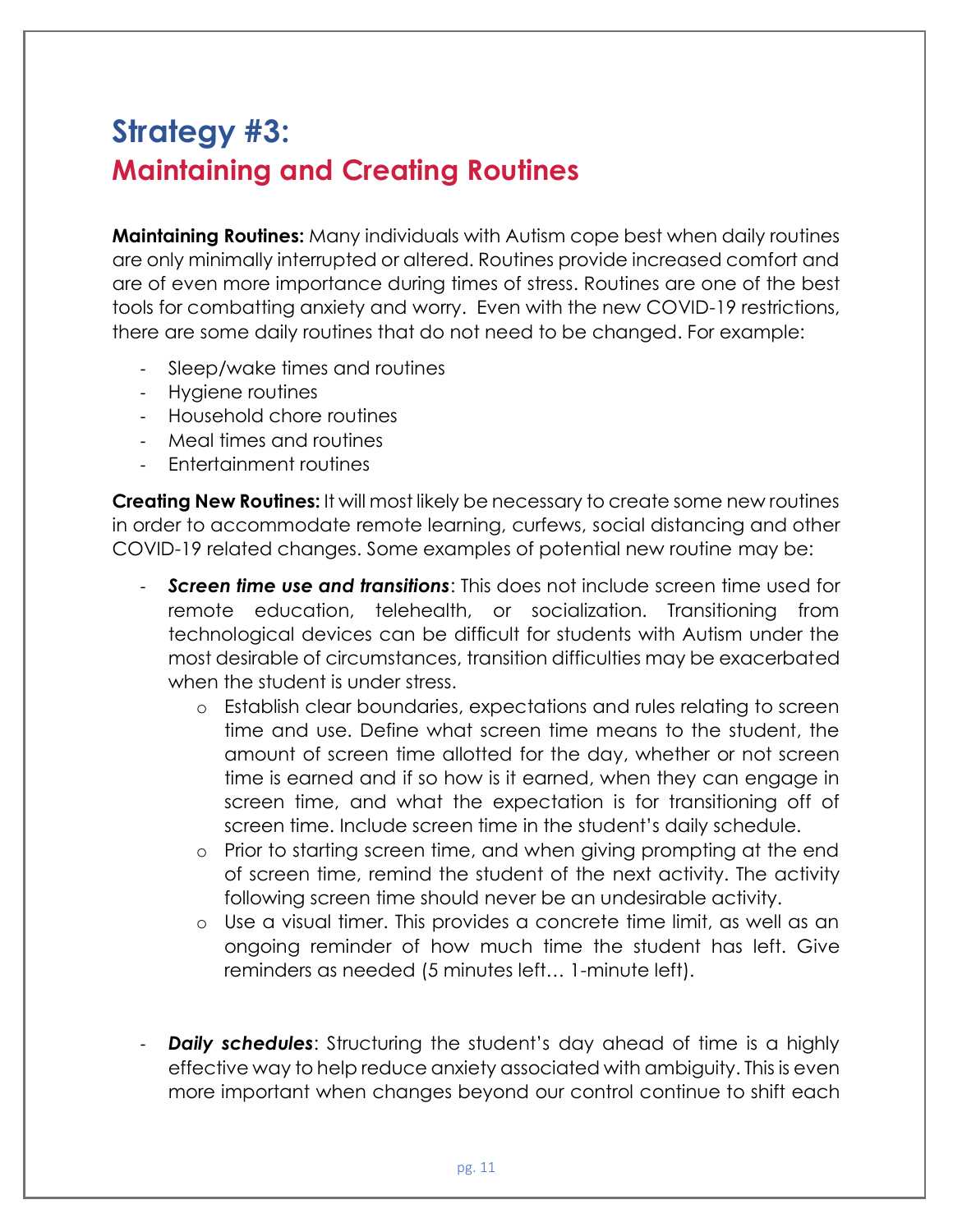day. Structure provides the student with a sense of boundary and control. When creating new routines/schedules remember to include the student in the planning process as much as possible. When possible, offer them choices for activities, as well as the time frame in which they would like to complete something (e.g., would you like to do math during morning academics or after lunch?).

**Remote Learning:** If you can, create a special workspace free from distractions that can be used for academics only. Creating to-do lists for each academic subject time, that the student can check off when each item is completed, can also assist in the understanding of the task at hand. Many individuals with Autism struggle with executive functioning and organization. Some academic tasks may seem too overwhelming when presented as a whole. Breaking the task up into smaller more attainable tasks can help to reduce anxiety and frustration.

### **Resources:**

#### *Sample of Academic To Do Lists*

| Today's Math To Do's |             |  |  |
|----------------------|-------------|--|--|
|                      | Step        |  |  |
|                      |             |  |  |
| ◠                    |             |  |  |
| ◠                    |             |  |  |
|                      |             |  |  |
|                      |             |  |  |
|                      | FINISHED!!! |  |  |

#### *Sample Daily Schedule*

| <b>Time</b>   | <b>Activity</b>           | <b>Instructions</b>         |
|---------------|---------------------------|-----------------------------|
| 6:30 AM       | Wake up                   |                             |
| $6:30-6:45$   | Morning Hygiene           | Ex. Brush teeth, wash       |
|               |                           | face, wash hands, clean     |
|               |                           | up bathroom, get dressed    |
|               |                           | for the day                 |
| $6:45 - 7:00$ | <b>Breakfast</b>          | Make and eat cereal         |
| $7:00 - 7:45$ | Review schedule           | Student will add choices    |
|               |                           | for breaks at this time     |
| $7:30 - 7:45$ | Morning check in with ESS | Via telephone or Zoom.      |
|               |                           | Clinician will check in and |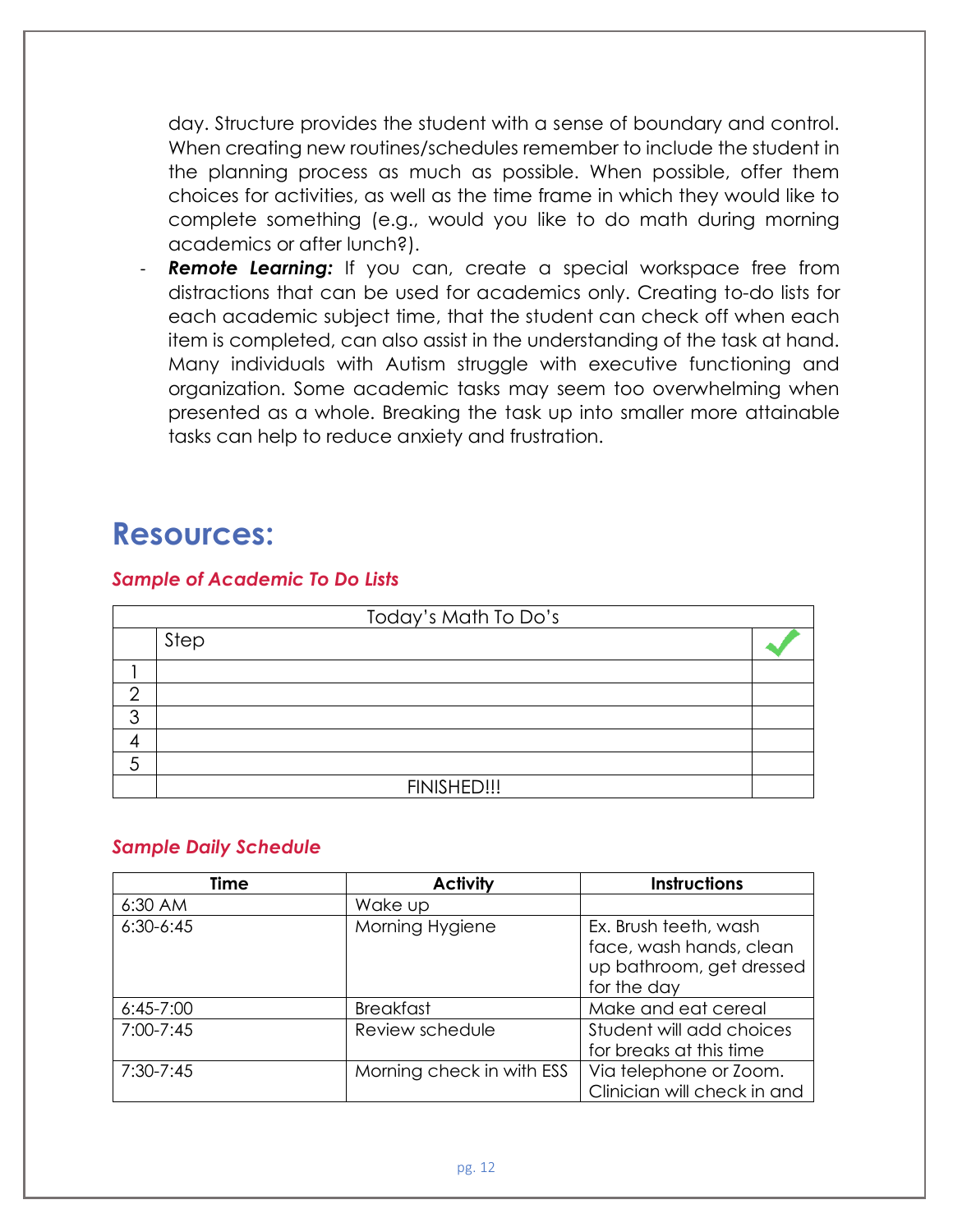|              |                                  | review plan for the day,                           |
|--------------|----------------------------------|----------------------------------------------------|
|              |                                  | MH check in                                        |
| $7:45-8:15$  | Academics                        | Math                                               |
| 8:15-8:30    | <b>Earned break</b>              | Student will choose from                           |
|              |                                  | list of 3 predetermined                            |
|              |                                  | options (read a book,                              |
|              |                                  | play a card game, draw).                           |
|              |                                  | Student and adult will                             |
|              |                                  | create a list of break                             |
|              |                                  | activities ahead of time.                          |
| 8:30-9:00    | Academics                        | <b>ELA</b>                                         |
| 9:00-9:30    | <b>Morning Physical Activity</b> | Youtube Zumba videos                               |
| 9:30-9:45    | Morning snack                    |                                                    |
| $9:45-10:15$ | Academics                        | Science                                            |
| 10:15-10:30  | <b>Earned Break</b>              | Student will choose from                           |
|              |                                  | list of 3 predetermined                            |
|              |                                  | options (read a book,                              |
|              |                                  | play a card game, draw).<br>Student and adult will |
|              |                                  | create a list of break                             |
|              |                                  | activities ahead of time.                          |
| 10:30-10:45  | Sensory                          | Activity is based on                               |
|              |                                  | students' sensory needs                            |
| 1045-11:15   | Academics                        | History                                            |
| 11:15-11:30  | <b>Earned Break</b>              | Student will choose from                           |
|              |                                  | list of 3 predetermined                            |
|              |                                  | options (read a book,                              |
|              |                                  | play a card game, draw).                           |
|              |                                  | Student and adult will                             |
|              |                                  | create a list of break                             |
|              |                                  | activities ahead of time                           |
| 11:30-12:00  | Lunch                            | Make and eat sandwich                              |
| 12:00-12:30  | Afternoon Physical               | Go for a bike ride                                 |
|              | Activity                         |                                                    |
| 12:30-12:15  | Sensory                          | Activity is based on                               |
|              |                                  | students' sensory needs                            |
| 12:15-12:45  | Academics                        | Writing                                            |
| <b>Time</b>  | <b>Activity</b>                  | <b>Instructions</b>                                |
|              |                                  |                                                    |
| 12:45-1:00   | <b>Earned Break</b>              | Student will choose from                           |
|              |                                  | list of 3 predetermined                            |
|              |                                  | options (read a book,                              |
|              |                                  | play a card game, draw).                           |
|              |                                  | Student and adult will                             |
|              |                                  | create a list of break                             |
|              |                                  | activities ahead of time                           |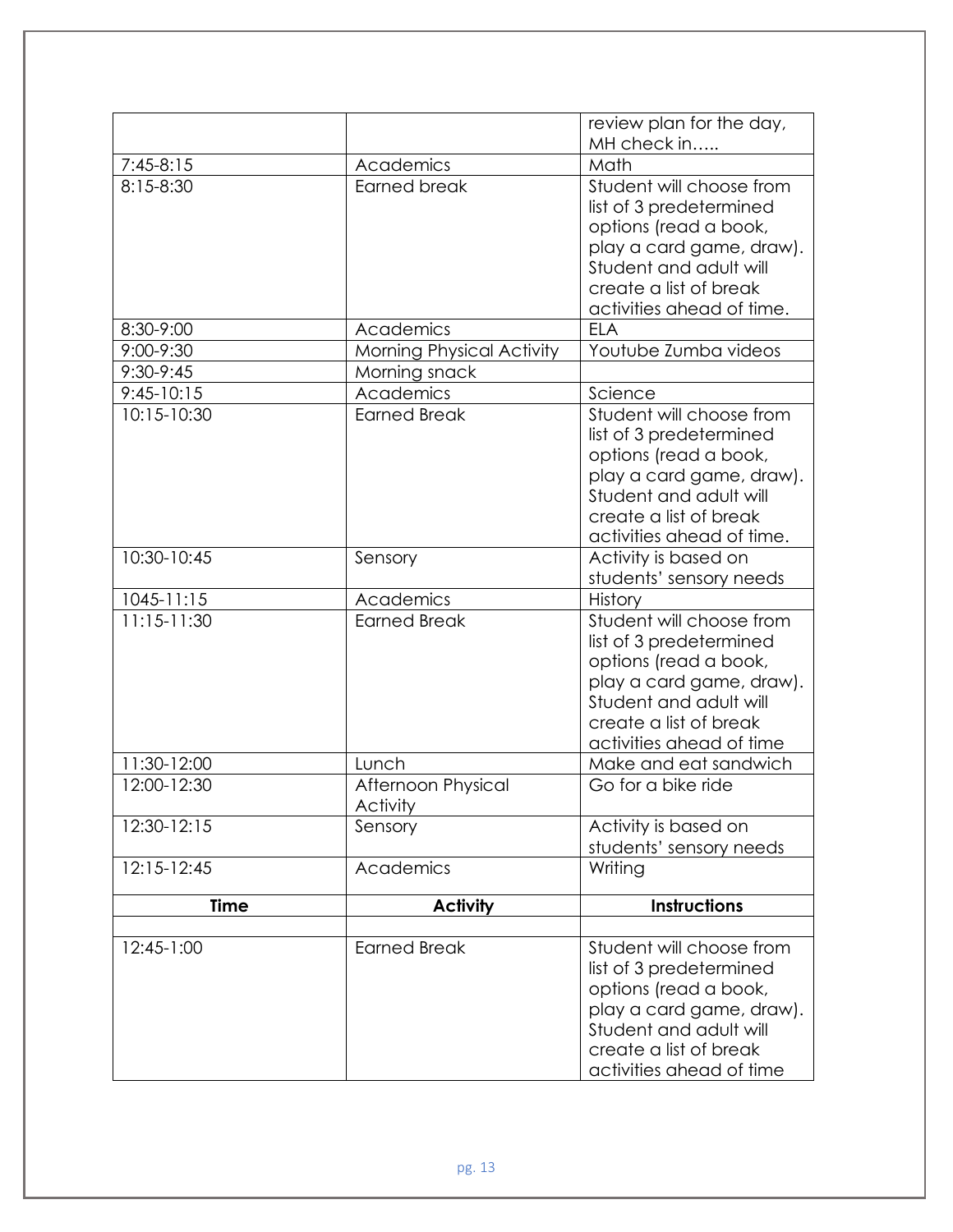| $1:00-1:30$   | Special                   | Art, Culinary, technology,<br>music, virtual field trip,<br>etc.                                                                                                                         |
|---------------|---------------------------|------------------------------------------------------------------------------------------------------------------------------------------------------------------------------------------|
| $1:30-1:45$   | <b>Earned Break</b>       | Student will choose from<br>list of 3 predetermined<br>options (read a book,<br>play a card game, draw).<br>Student and adult will<br>create a list of break<br>activities ahead of time |
| 1:45-2:00     | Afternoon Snack           |                                                                                                                                                                                          |
| 2:00-2:20     | <b>ESS Session</b>        |                                                                                                                                                                                          |
| $2:20-3:00$   | Free time                 | Time should be loosely<br>structures. Student<br>chooses from<br>predetermined options                                                                                                   |
| $3:00 - 4:00$ | House chores              | Wash dishes, take out the<br>trash, fold laundry, clean<br>room                                                                                                                          |
| 4:00-500      | Screen time               | Video games etc                                                                                                                                                                          |
| 5:00-5:30     | Peer social time          | Face time, telephone                                                                                                                                                                     |
| 5:30-6:00     | Dinner                    |                                                                                                                                                                                          |
| $6:00 - 6:30$ | Family time               | Board games, go for a<br>walk                                                                                                                                                            |
| $6:30 - 7:30$ | Free time                 | Time should be loosely<br>structures. Student<br>chooses from<br>predetermined options                                                                                                   |
| 7:30-8:00     | Family/Peer time          | TV, games, face time                                                                                                                                                                     |
| 8:00-8:30     | Evening Hygiene           | Bath, brush teeth, put on<br>pajamas, lay out clothes<br>for the next day                                                                                                                |
| 8:30-9:00     | <b>Bedtime transition</b> | Read a book, listen to<br>music                                                                                                                                                          |
| 9:00          | <b>Bedtime</b>            |                                                                                                                                                                                          |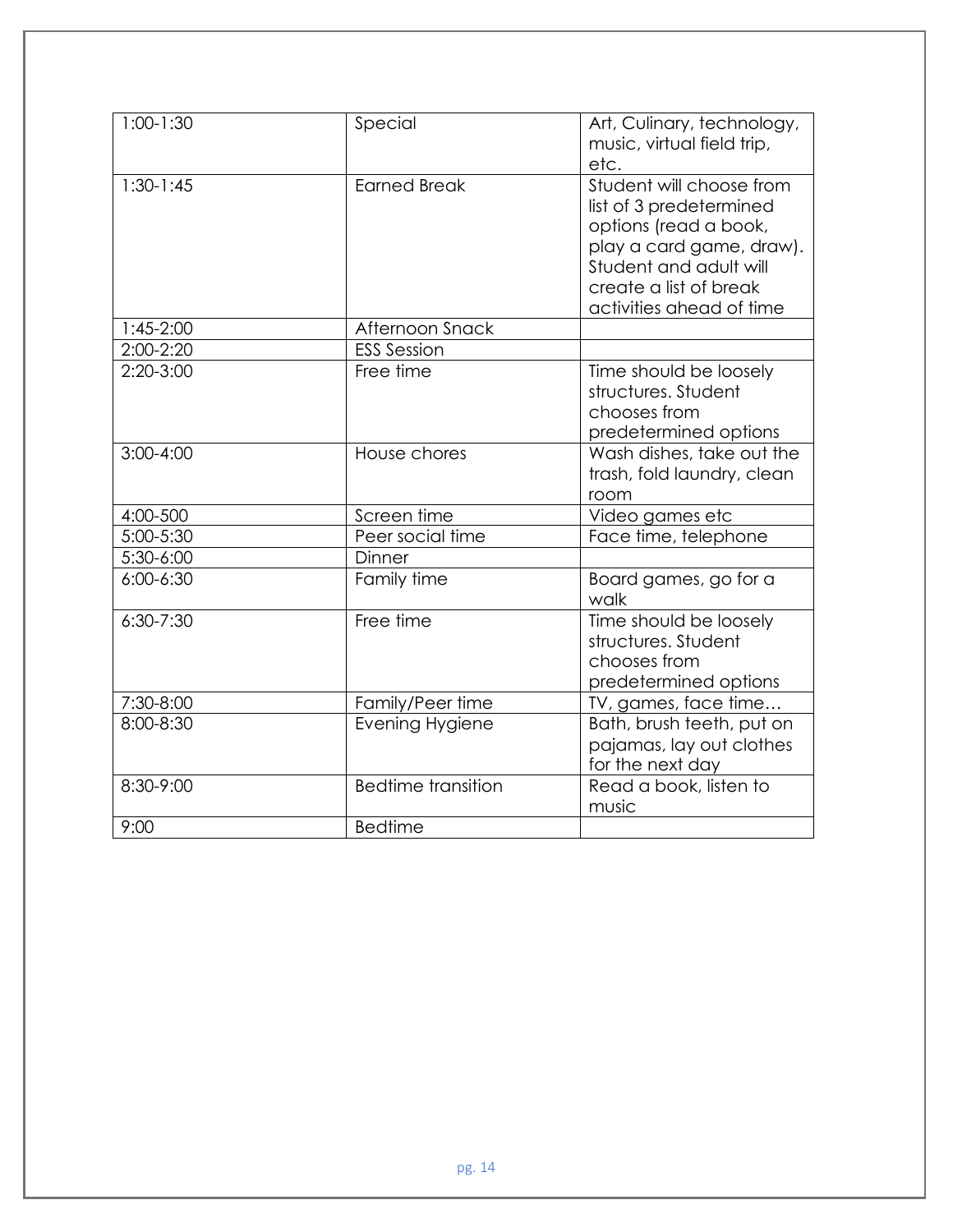### <span id="page-14-0"></span>**Strategy #4: Promoting Socialization**

While positive social support is important for everyone some individuals with autism may be more sensitive to feelings of social isolation and loneliness. Restrictions put in place in response to COVID 19, such as quarantine and social distancing can exacerbate these feelings. Individuals with autism may need more concrete assistance to ensure that social connections continue throughout this time. Caregivers and professionals should check in and (whenever possible) monitor online social interactions to ensure student safety.

Suggested tools for promoting positive social connectedness:

- Build in scheduled daily opportunities for social connectedness. Create a list of family members, peers, professionals, etc. with whom the student can schedule times to "meet" with via formats such as Skype, Zoom, or FaceTime. Telephone calls and texting are other possible avenues for connecting. However, being able to "see" the other person increases the social connectedness and has been shown to decrease feelings of isolation and loneliness.
- If your student does not have a list of individuals they can connect with, elicit the assistance of your student's teachers, child study team, and therapists. These professionals may have access to other students with similar social needs they can connect your student with. Many professionals are also in the process of establishing virtual social groups for students with autism. As this is new and uncharted territory for many, these platforms are still in development. Student safety is of the utmost priority, so please make sure any online social outlets are fully vetted.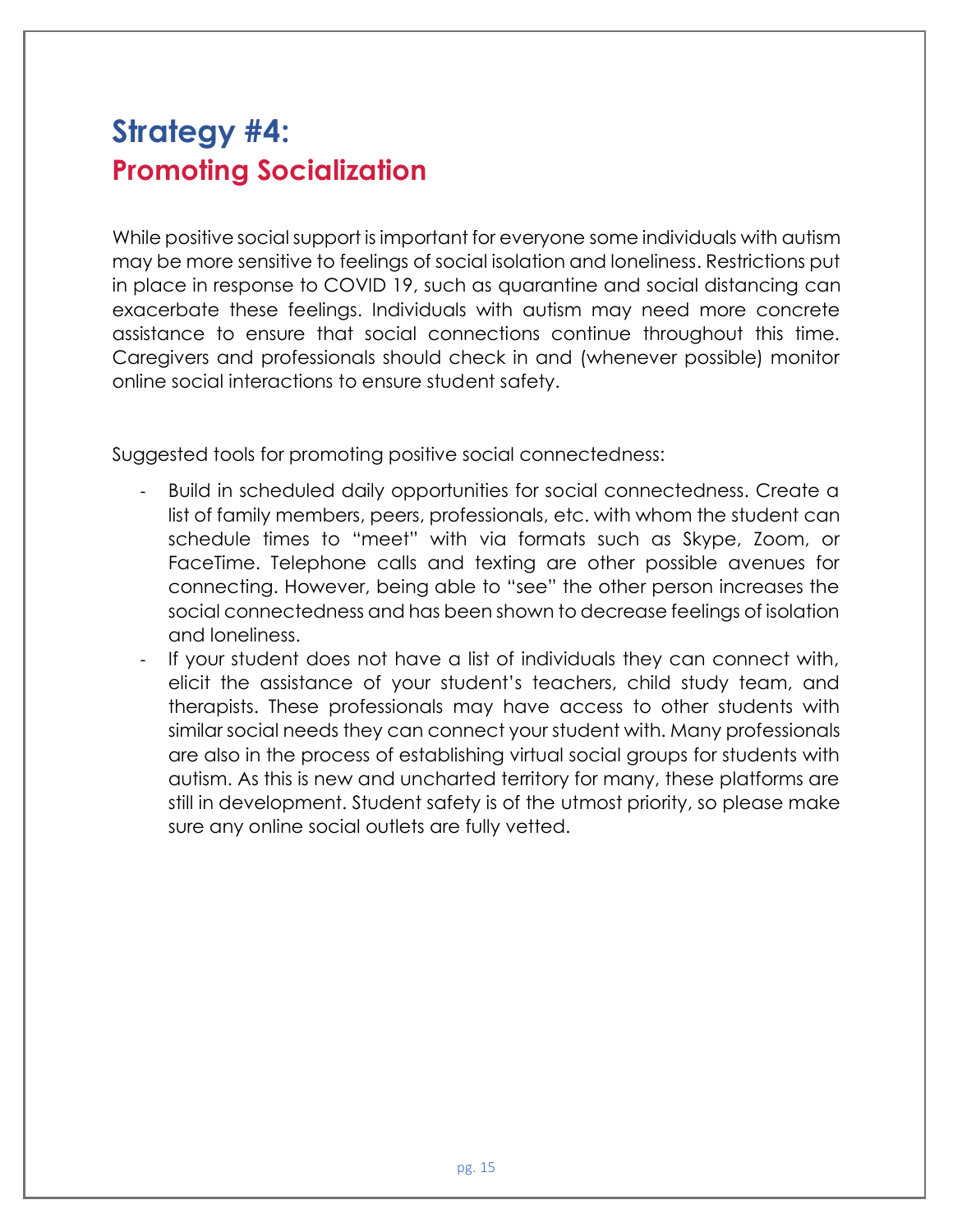### **Resources:**

#### **Steps to Calling with Facetime**

- 1. Select the Facetime App
- 2. Select who to call
- 3. Wait for them to answer
- 4. Talk with them. You can ask questions like:
	- a. "How are you today?
	- b. "What have you been doing while at home"
	- c. "Have you watched any good movies/TV shows/videos?
- 5. Say Goodbye
- 6. Disconnect from Facetime

#### **List of Free Video Chat Apps:**

- 1. Facetime
- 2. Zoom
- 3. Skype
- 4. Marco Polo
- 5. Google Hangouts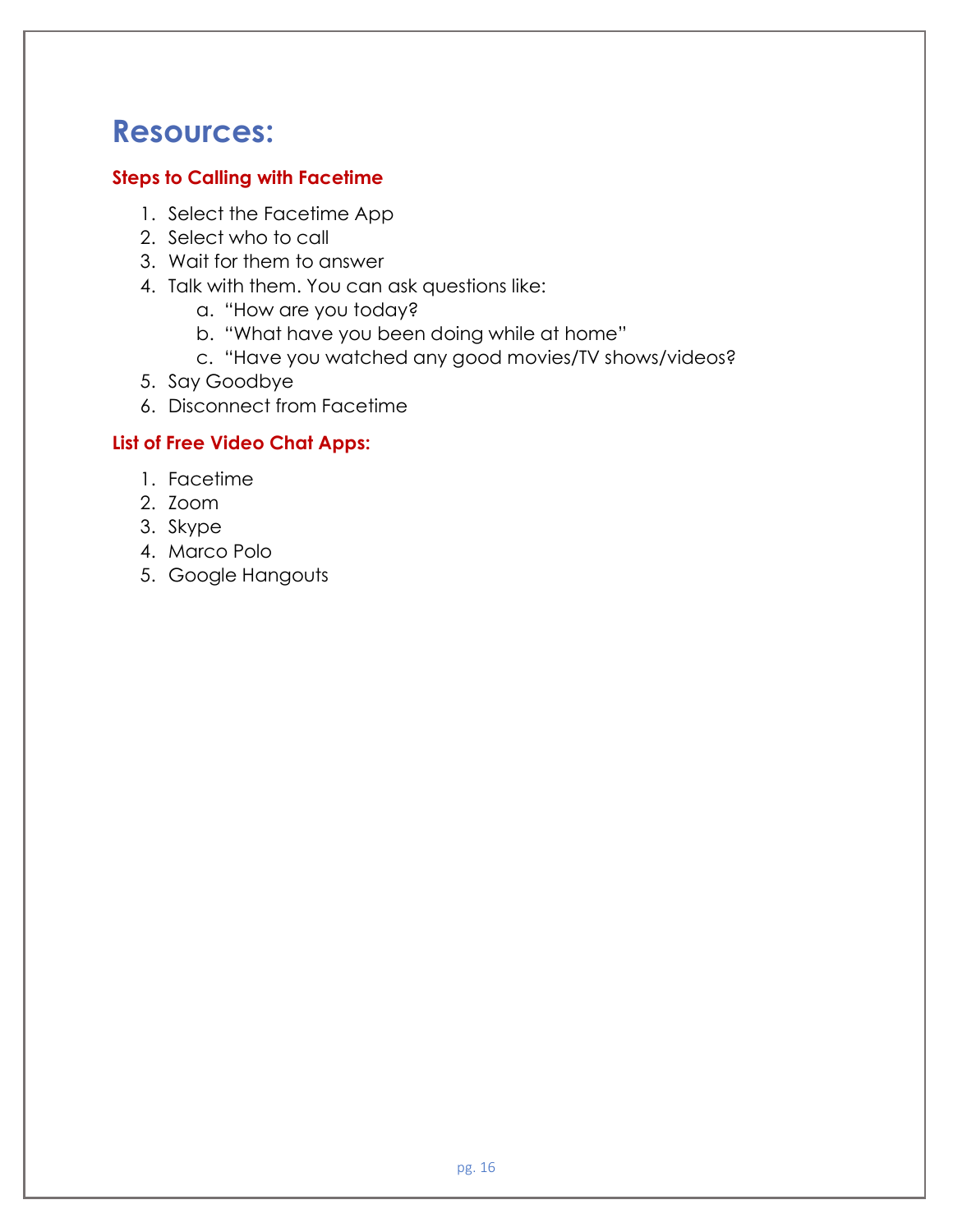### <span id="page-16-0"></span>**Strategy #5: Monitor Behavioral Change**

Many individuals struggle with, and may not be able to, verbally express their feelings relating to the ongoing changes. Sometimes these emotions may be expressed via behavioral changes or shifts. Caregivers are the experts on their student, you know your child best. You have the most intimate knowledge of your child's behavioral baseline and will be best able to detect even the slightest of changes. It is important that you share this information with the professionals in your student's life. Some behavioral changes that may be indicative of anxiety or depression to be on the lookout for may include:

- Changes in sleep patterns
- Changes in eating patterns
- Excessive worry or ruminations
- Increased clinginess
- Increased nightmares
- Increased withdrawal
- Increased agitation or irritability
- Decreased engagement in highly desired activities
- Increased meltdowns
- Increased tantrums
- Increased perseverative behaviors
- Regression

If these behaviors are observed, or if you simply have concerns related to your child's emotional state, reach out to the professionals in your life for assistance. You are not in this alone.

Examples of Professionals:

- Medical:
	- o Primary care physician
	- o Private therapists (Psychologist, Psychiatrist, Clinicians, ABA, Speech, Occupational Therapist, Physical Therapist)
	- o Effective School Solutions Clinician
- Educational:
	- o Child Study Team (Case Manager, School Social Worker, School Counselor, School Psychologist)
	- o Teachers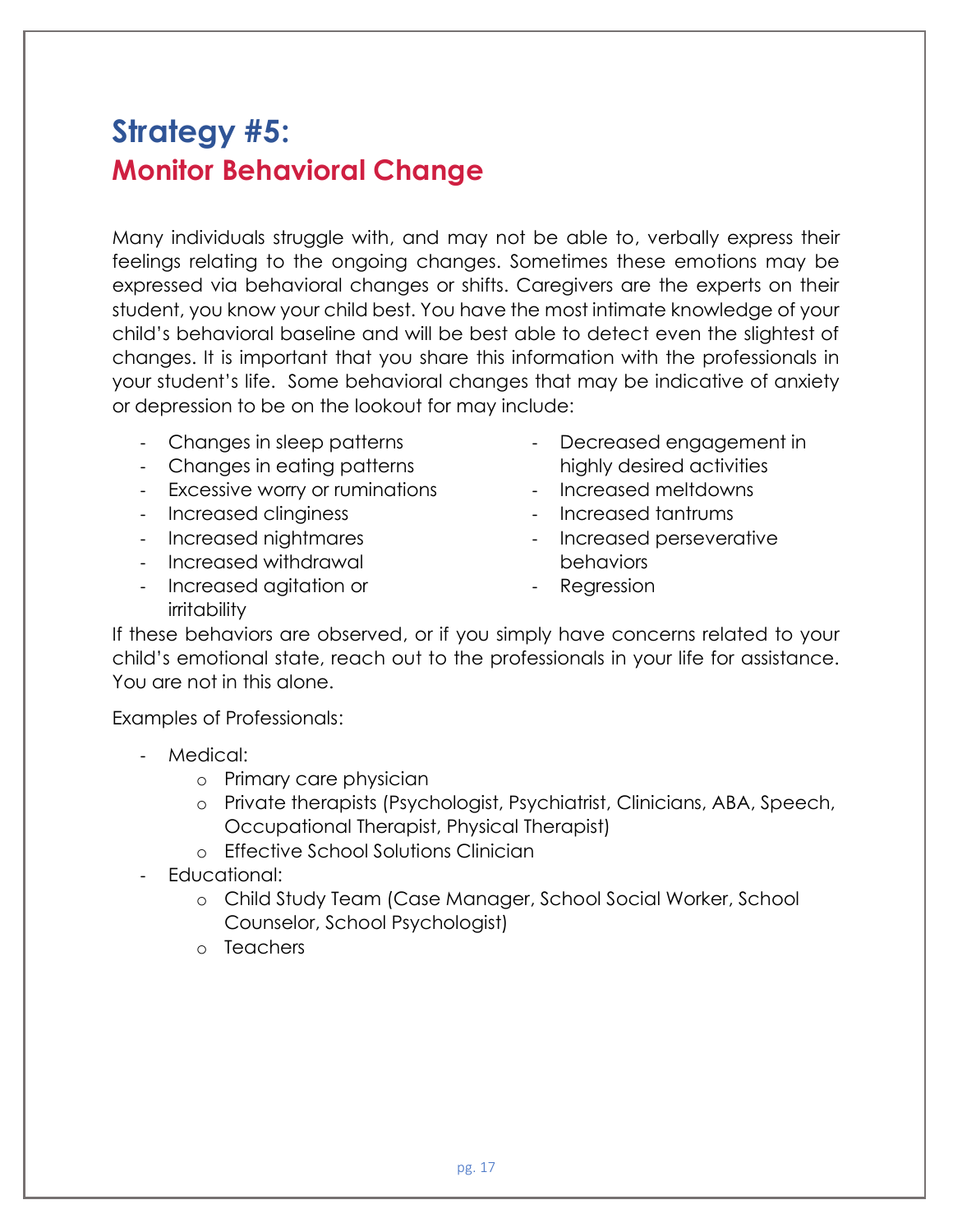### **Resources:**

- **NAMI National Helpline/Warmline Directory:** [https://www.nami.org/NAMI/media/NAMI-](https://www.nami.org/NAMI/media/NAMI-Media/BlogImageArchive/2020/NAMI-National-HelpLine-WarmLine-Directory-3-11-20.pdf)[Media/BlogImageArchive/2020/NAMI-National-HelpLine-WarmLine-](https://www.nami.org/NAMI/media/NAMI-Media/BlogImageArchive/2020/NAMI-National-HelpLine-WarmLine-Directory-3-11-20.pdf)[Directory-3-11-20.pdf](https://www.nami.org/NAMI/media/NAMI-Media/BlogImageArchive/2020/NAMI-National-HelpLine-WarmLine-Directory-3-11-20.pdf)
- **Substance Abuse and Mental Health Services Administration's Disaster Distress Hotline:**
	- Call 1-800-985-5990 or text TalkWithUs to 66746
- **National Suicide Prevention Lifeline:** 1-800-273-8255
- **MHS Tips for Parents:** [http://info.mhs.com/digital-resource](http://info.mhs.com/digital-resource-toolkit?utm_campaign=CE-COVID%2019%20Updates&utm_source=hs_email&utm_medium=email&utm_content=84932723&_hsenc=p2ANqtz-9xFfFUabTXHLGOO6xxDVcX5ZlvnncHCcUFUuZToOkRRwB8bmpbaHGH77-Nm0p4MtkgAXJuu0RkAqhDYPSFU-3yxqmS2Q&_hsmi=84932723#Transition-School-Home)[toolkit?utm\\_campaign=CE-](http://info.mhs.com/digital-resource-toolkit?utm_campaign=CE-COVID%2019%20Updates&utm_source=hs_email&utm_medium=email&utm_content=84932723&_hsenc=p2ANqtz-9xFfFUabTXHLGOO6xxDVcX5ZlvnncHCcUFUuZToOkRRwB8bmpbaHGH77-Nm0p4MtkgAXJuu0RkAqhDYPSFU-3yxqmS2Q&_hsmi=84932723#Transition-School-Home)[COVID%2019%20Updates&utm\\_source=hs\\_email&utm\\_medium=email&ut](http://info.mhs.com/digital-resource-toolkit?utm_campaign=CE-COVID%2019%20Updates&utm_source=hs_email&utm_medium=email&utm_content=84932723&_hsenc=p2ANqtz-9xFfFUabTXHLGOO6xxDVcX5ZlvnncHCcUFUuZToOkRRwB8bmpbaHGH77-Nm0p4MtkgAXJuu0RkAqhDYPSFU-3yxqmS2Q&_hsmi=84932723#Transition-School-Home) [m\\_content=84932723&\\_hsenc=p2ANqtz-](http://info.mhs.com/digital-resource-toolkit?utm_campaign=CE-COVID%2019%20Updates&utm_source=hs_email&utm_medium=email&utm_content=84932723&_hsenc=p2ANqtz-9xFfFUabTXHLGOO6xxDVcX5ZlvnncHCcUFUuZToOkRRwB8bmpbaHGH77-Nm0p4MtkgAXJuu0RkAqhDYPSFU-3yxqmS2Q&_hsmi=84932723#Transition-School-Home)[9xFfFUabTXHLGOO6xxDVcX5ZlvnncHCcUFUuZToOkRRwB8bmpbaHGH77-](http://info.mhs.com/digital-resource-toolkit?utm_campaign=CE-COVID%2019%20Updates&utm_source=hs_email&utm_medium=email&utm_content=84932723&_hsenc=p2ANqtz-9xFfFUabTXHLGOO6xxDVcX5ZlvnncHCcUFUuZToOkRRwB8bmpbaHGH77-Nm0p4MtkgAXJuu0RkAqhDYPSFU-3yxqmS2Q&_hsmi=84932723#Transition-School-Home) [Nm0p4MtkgAXJuu0RkAqhDYPSFU-3yxqmS2Q&\\_hsmi=84932723#Transition-](http://info.mhs.com/digital-resource-toolkit?utm_campaign=CE-COVID%2019%20Updates&utm_source=hs_email&utm_medium=email&utm_content=84932723&_hsenc=p2ANqtz-9xFfFUabTXHLGOO6xxDVcX5ZlvnncHCcUFUuZToOkRRwB8bmpbaHGH77-Nm0p4MtkgAXJuu0RkAqhDYPSFU-3yxqmS2Q&_hsmi=84932723#Transition-School-Home)[School-Home](http://info.mhs.com/digital-resource-toolkit?utm_campaign=CE-COVID%2019%20Updates&utm_source=hs_email&utm_medium=email&utm_content=84932723&_hsenc=p2ANqtz-9xFfFUabTXHLGOO6xxDVcX5ZlvnncHCcUFUuZToOkRRwB8bmpbaHGH77-Nm0p4MtkgAXJuu0RkAqhDYPSFU-3yxqmS2Q&_hsmi=84932723#Transition-School-Home) *(This link provides a number of free resources that can be helpful during*

*this time. Areas include Psycho-Education, Treatment Resources, Guidance for families, and the Transition from School to Home/ remote learning)* 

• **Additional Technological Resources for Children that have Special Needs:** [https://www.controlaltachieve.com/2016/10/special-needs](https://www.controlaltachieve.com/2016/10/special-needs-extensions.html?m=1)[extensions.html?m=1](https://www.controlaltachieve.com/2016/10/special-needs-extensions.html?m=1)

*(This link provides free resources for applications to assist with accommodations/ learning.)*

• **Free Behavior Chart App:** <https://www.freeprintablebehaviorcharts.com/behavior-charts.htm> *(This link provides a free resource for creating visual behavior charts.)*